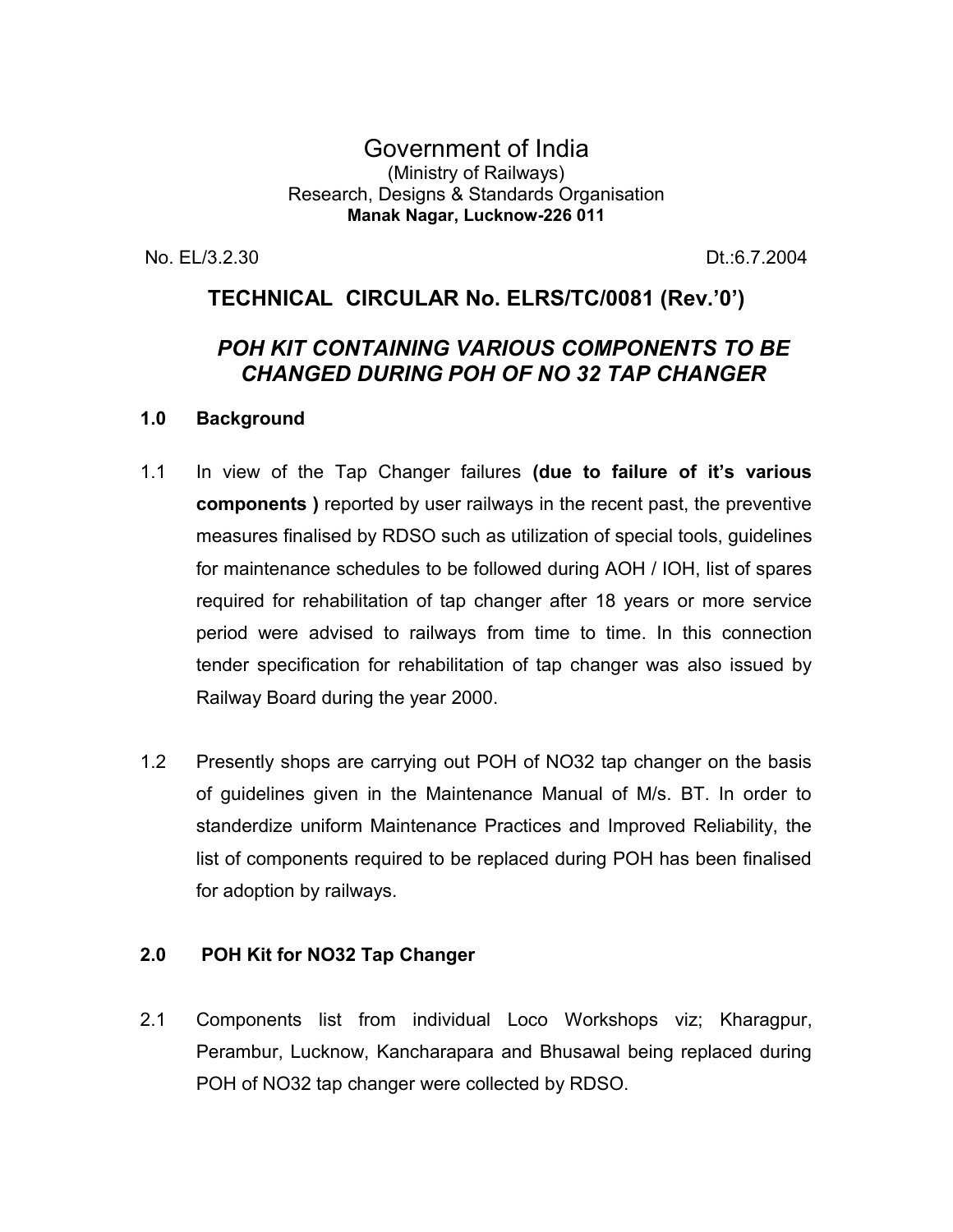2.2 In consultation with M/s. BT, recommendations furnished by Railways, detailed study has been carried out component wise in respect to the past failures of the same and a list has been prepared comprising components required to be replaced during POH. Complete list has been splitted into two parts visualizing POH kit- A consisting items to be replaced during POH and may be procured in kit form from OEM i.e. M/s BT/ Vododra, and POH kit -B comprising items also required replacement during POH and may be procured from OEM / approved sources by RDSO on competitive basis.

### **3.0 ACTION TO BE TAKEN BY SHOPS**

- 3.1 POH kit A and B for NO32 tap changer are enclosed in Annexure "A" and B" respectively.
- 3.2 M/s BT has already been agreed upon to supply the spare parts of tap changer type NO32 to Railways for carrying out POH, in kit form.
- 3.4 Railways are advised to procure the tap changer spares in Kit form for carrying out POH.

#### **4.0 Distribution**

As per Mailing List.

 (G.S. Bhawaria) Encl. : As above for director general(Electrical)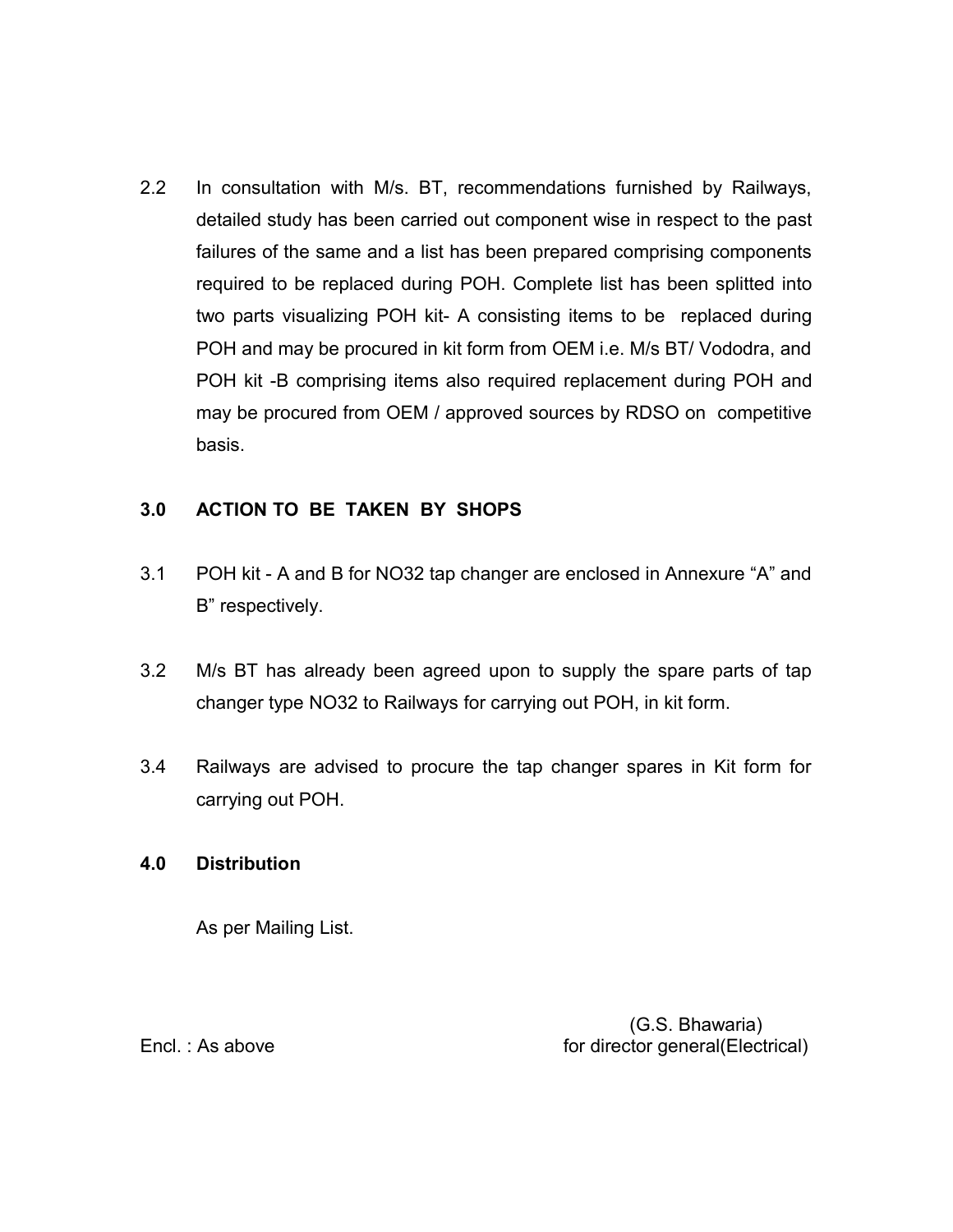| No. | Sr. Part No                        | Drawing No.    | <b>Description</b>                 | <b>TC</b>               | <b>Qty Remark</b> |
|-----|------------------------------------|----------------|------------------------------------|-------------------------|-------------------|
|     | <b>AISELECT</b>                    |                |                                    |                         |                   |
|     | <b>10R4GR)</b>                     | AM-501104-P1   | <b>Contact Segment Outer</b>       | 16                      |                   |
|     | 2S1480                             | AG-405327-R1   | <b>Coupling Shaft Complete</b>     | 1                       |                   |
|     | 3S1481                             | AG-405327-R2   | <b>Coupling Shaft Complete</b>     | 1                       |                   |
|     | 4S1217                             | AG-544329-P1   | <b>Conical Nut</b>                 | 33                      |                   |
|     | 5S1215                             | AM-501105-P1   | <b>Contact Segment Inner</b>       | 17                      |                   |
|     | 6S1218                             | AM-200095-R2   | Insulating Ring (Inner)            | 1                       |                   |
|     | 7S1219                             | AM-200095-R1   | Insulating Ring (Outer)            | 1                       |                   |
|     | 8S1515                             | AG-546151-R1   | <b>Contact Roller Complete</b>     | $\overline{2}$          |                   |
|     | 9S1202                             | AG-207812-P3   | Gasket                             | $\overline{2}$          |                   |
|     | 10S1212                            | AG-544327-P1   | Gasket                             | 66                      |                   |
|     | 11S1213                            | AG-544333-P1   | Washer                             | 66                      |                   |
|     | 12S1514                            | AG-546150-P1   | <b>Bearing</b>                     | 4                       |                   |
|     | 13S1107                            | AG-207812-P4   | Gasket                             | $\overline{3}$          |                   |
|     | 14S1516                            | AG-416382-P1   | Roller Housing<br>(Black)          | $\overline{2}$          |                   |
|     | 15S1303                            | AG-207812-P2   | Gasket                             | 1                       |                   |
|     | 16S1102                            | AG-207812-P1   | Gasket                             | 1                       |                   |
|     | 17S1211                            | AG-544325-P1   | Packing Ring                       | 33                      |                   |
|     | 18S1221                            | AG-546084-P1   | <b>Special Bolt</b>                | 11                      |                   |
|     | 19S1470.4                          | AG-545598-P1   | <b>Actuating Plug</b>              | $\overline{c}$          |                   |
|     | 20S1435                            | AG-546487-P1   | <b>Coupling Pin</b>                | $\overline{2}$          |                   |
|     | 21S1517                            | AG-405322-P1   | <b>Compression Spring</b>          | $\overline{8}$          |                   |
|     | 22S1220                            | MT-430190-P116 | Belleville spring washer<br>6.4/14 | 22                      |                   |
|     | 23 S1444                           | AG-207812-P5   | Gasket                             | 1                       |                   |
|     | 24 S1450                           | AG-544234-P2   | Packing washer                     | 10                      |                   |
|     | 25 S1518                           | AM-500801-P1   | <b>Insulating Tube</b>             | $\overline{2}$          |                   |
|     | 26S1306.2, S13<br>06.5             | AM-502840-P1   | Packing (Oil Level Indicator)      | $\overline{2}$          |                   |
|     | 27 S1434,<br>S1440                 | SWT-435381-P1  | Oil Seal                           | $\overline{2}$          |                   |
|     | 28 S1512                           | AG-546189-P1   | Insulating pipe                    | $\overline{c}$          |                   |
|     | 29S1532                            | HATM-405170-P6 | Washer (Contact Roller)            | 8                       |                   |
|     | 30 S2104.1,<br>S2110.1,<br>S2210.1 | MT-430189-P471 | Roll Pin 8/45                      | 3                       |                   |
|     | 31 S2104.2,<br>S2110.2,<br>S2210.2 | MT-430189-P371 | Roll Pin 5/45                      | 3                       |                   |
|     | 32 S1519                           | SWT-435200-P1  | Fibre Glass Cord.(0.6m)            | 1                       |                   |
|     | 33S1320.1                          | AG-544325-P4   | Packing Ring (Safety Valve)        | $\overline{2}$          |                   |
|     | 34S1320.2.3                        | AG-546174-P1   | Compression Spring                 | $\overline{\mathbf{c}}$ |                   |
|     | 35 S1601.1                         | AG-432122-P7   | Packing Ring                       | 1                       |                   |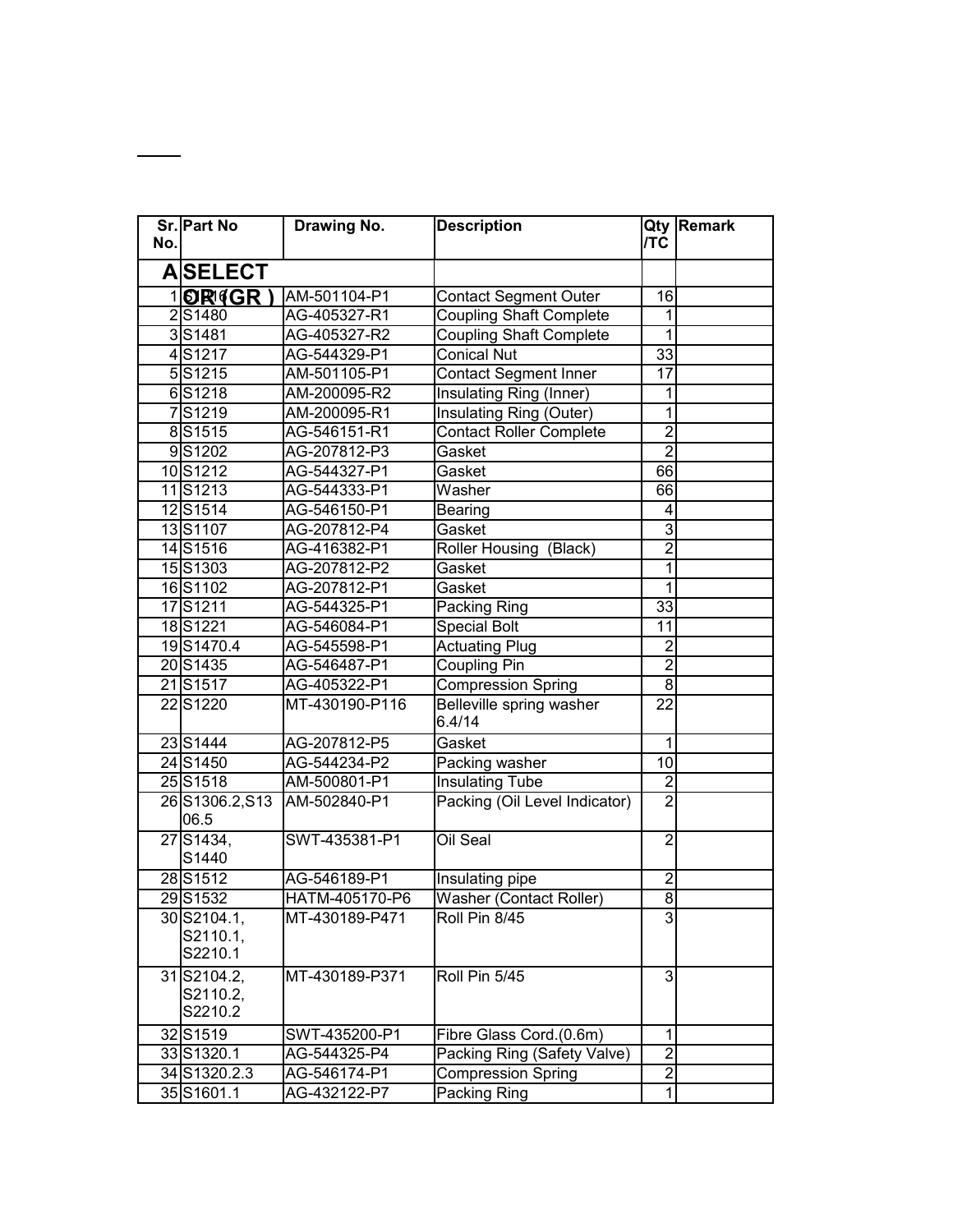| 36 S3309                        | AG-549697-P1                 | Gasket(Oil Flow Indicator)                    | $\overline{\mathbf{c}}$ |                                                            |
|---------------------------------|------------------------------|-----------------------------------------------|-------------------------|------------------------------------------------------------|
| 37 S1438                        | SWT-435084-P1                | Spring Ring                                   | $\overline{c}$          |                                                            |
| 38 S1437                        | AG-416635-P1                 | <b>Coupling Tube</b>                          | 1                       |                                                            |
| 39S1421                         | AG-544325-P5                 | Packing Ring                                  | 1                       |                                                            |
| 40 S1476                        | AG-544325-P2                 | <b>Packing Ring</b>                           | 1                       |                                                            |
| 41S1320.4                       | MT-430405-P2264              | Split coter Pin                               | $\overline{2}$          |                                                            |
| 42S1436                         | MT-430189-P216               | Roll Pin 3X25                                 | 1                       |                                                            |
| 43S1471                         | MT-430440-P2706              | Slotted head grub screw<br>M5X6               | 1                       |                                                            |
| 44 S3613                        | SWT-335070-P7                | Rubber Gasket (Big)                           | $\overline{c}$          |                                                            |
| 45 S3614                        | SWT-335070-P8                | Rubber Gasket (Small)                         | $\overline{2}$          |                                                            |
| 46 S3612                        | SWT-435543-R1                | Cork Grain (1Pct-30 grms)                     | 1                       |                                                            |
| 47 S3902                        | SWT-335139-P1                | Air Pressure Regulator                        | 1                       |                                                            |
| <b>BOIL</b><br><u>cu to ati</u> |                              |                                               |                         |                                                            |
| 1S3312/<br>S3313                | AM-400010-R1                 | Oil pipe complete (for Oil<br>Flow indicator) | $\overline{2}$          |                                                            |
| 2S3290.11                       | SWT-435498-R1                | Pipe Complete                                 | 1                       |                                                            |
| 3S3290.7                        | SWT-435488-P1                | Piston                                        | 1                       |                                                            |
| 4S3280                          | SWT-435158-R1                | <b>Screw Plug Complete</b>                    | 1                       |                                                            |
| 5S3251                          | SWT-435430-P5                | O Ring                                        | 6                       |                                                            |
| 6S3422,<br>S3406                | MT-430152-P23                | <b>Cu Gasket</b>                              | 10                      |                                                            |
| 7S3290.1                        | SWT-435490-R1                | Locking Bolt Complete                         | 1                       |                                                            |
| 8S3235,<br>S3233                | SWT-435167-P1                | Cup Seal                                      | $\overline{2}$          |                                                            |
| 9S3270.3                        | SWT-435167-P2                | Cup Seal                                      | $\overline{2}$          |                                                            |
| S3428                           | 10S3433, S3435 MT-430152-P34 | Cu Gasket                                     |                         |                                                            |
| 11S3290.2                       | SWT-435484-P1                | Cup Seal                                      | 1                       |                                                            |
| 12S3213                         | SWT-435148-P1                | Valve Spring                                  | 1                       |                                                            |
| 13S31.1                         | 3EYC-400031-P1               | <b>Filter Element</b>                         | 1                       |                                                            |
| 14 S3224,<br>S3252              | SWT-435430-P2                | O Ring                                        | $\overline{2}$          |                                                            |
| 15S3216                         | SWT-435149-P1                | <b>Valve Spring</b>                           | 1                       |                                                            |
| 16S3225,<br>S3222               | SWT-435430-P4                | $\overline{O}$ ring                           | $\overline{2}$          |                                                            |
| 17 S3242                        | MT-430152-P3                 | <b>Cu Gasket</b>                              | 4                       |                                                            |
| 18S3221                         | SWT-435430-P3                | O Ring                                        | 1                       |                                                            |
| 19S3254                         | SWT-435430-P1                | Gasket                                        | 1                       |                                                            |
| 20 S3261                        | SWT-435150-P1                | Spring                                        | 1                       |                                                            |
| 21S3290.12                      | MT-430152-P19                | Cu Gasket                                     | $\overline{2}$          |                                                            |
| 22 S3268                        | 3EYC-400029-P1               | Gasket                                        | 1                       |                                                            |
| 23 S3290.14                     | MT-430152-P18                | Cu Gasket                                     | $\overline{2}$          |                                                            |
| 24 S3290.17                     | SWT-435491-P3                | Cu Gasket                                     | 1                       |                                                            |
| 25S3290.10                      | MT-430152-P13                | Cu Gasket                                     | 1                       |                                                            |
| <b>CAIR</b>                     |                              |                                               |                         |                                                            |
| 1A2212                          | AG-417258-R1                 | Notching complete                             | 1                       |                                                            |
| 2A6103a                         | AM-300792-R2                 | Intermediate Gear Complete<br>(R.H)           |                         | Being a Critical<br>item, needs<br>procurement<br>from OEM |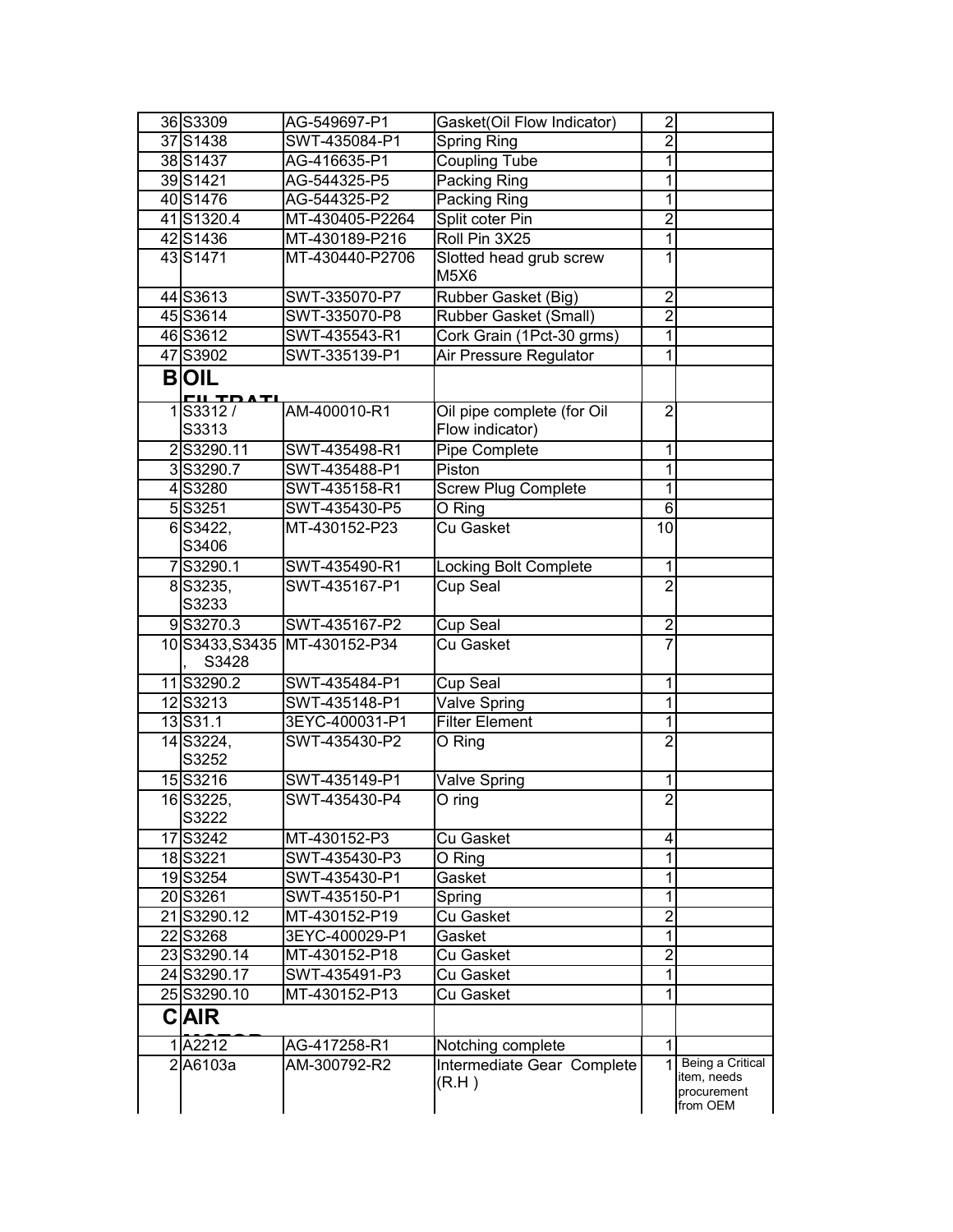| 3A4150.45<br>4A3209            | AM-300449-R1<br>AG-544415-R1 | Diode assembly complete<br>Push Rod With Seal | 1<br>4         |  |
|--------------------------------|------------------------------|-----------------------------------------------|----------------|--|
| 5A4150.38                      | SWT-435385-R1                |                                               | $\overline{2}$ |  |
| 6A2303                         | SWT-435461-P1                | Coil Complete                                 | $\overline{4}$ |  |
| 7A5514,                        | AM-400660-R1                 | Sealing Ring<br><b>Aux Cam Switch</b>         | 35             |  |
| A6331.                         |                              |                                               |                |  |
| A6434                          |                              |                                               |                |  |
| 8A6423.8a                      | SWT-335030-P4                | Cam Disc 83-84                                | 1              |  |
| 9A5506.11                      | SWT-435104-P1                | Cam Disc 61-62                                | 1              |  |
| 10A2313                        | AG-545649-P2                 | <b>Bearing Liner</b>                          | $\overline{8}$ |  |
| 11 A4515                       | AM-501809-P1                 | Packing washer                                | 25             |  |
| 12 A4540.4                     | AM-501612-P1                 | Guide Pin                                     | 1              |  |
| 13 A2215                       | 3EYC-400037-R1               | Spring With Eyes                              | $\overline{2}$ |  |
| 14 A4430.3                     | HAGT-444612-R1               | <b>Piston Complete</b>                        | $\overline{2}$ |  |
| 15A2217                        | 3EYC-400040-P1               | Pin                                           | 1              |  |
| 16A3111,<br>A4120,<br>A4430.19 | AG-544441-P1                 | Gasket                                        | 10             |  |
| 17A1926.2                      | SWT-435063-P1                | <b>Coller Ring</b>                            | 6              |  |
| 18A5317.8                      | AG-549222-R1                 | <b>Plunger Nut Complete</b>                   | 4              |  |
| 19A3114                        | AM-400425-R2                 | Air Piping complete                           | 1              |  |
| 20 A4150.31                    | AG-549804-R1                 | Adjusting Screw complete                      | $\overline{2}$ |  |
| 21 A3208                       | AG-544461-P1                 | Washer                                        | 4              |  |
| 22 A4150.43                    | SWT-435398-P1                | Plunger                                       | $\overline{c}$ |  |
| 23 A4150.36                    | AG-549177-P1                 | Armature                                      | $\overline{2}$ |  |
| 24 A3206                       | AG-544411-P1                 | <b>Valve Nipple</b>                           | 4              |  |
| 25 A3204                       | AG-544356-P1                 | <b>Compression Spring</b>                     | 4              |  |
| 26 A4430.4                     | AM-404742-P1                 | Packing Ring                                  | $\overline{2}$ |  |
| 27 A1213                       | SWT-435144-P2                | Packing Ring                                  | 4              |  |
| 28 A3203                       | A-508472-P1                  | Packing                                       | 4              |  |
| 29 A6327,                      | MT-430704-P10                | <b>Belliville Spring Washer</b>               | 6              |  |
| A5509.<br>A6426                |                              |                                               |                |  |
| 30 A5403.3                     | AG-546491-P1                 | Pin                                           | 1              |  |
| 31 A5317.7                     | AM-500020-P1                 | <b>Compression Spring</b>                     | 4              |  |
| 32 A3108                       | AG-544441-P2                 | Gasket                                        | 4              |  |
| 33 A2216                       | 3EYC-400041-R1               | Strap with pin complete                       | 1              |  |
| 34 A6120,<br>A6406,<br>A5411   | AG-548990-P3                 | Key                                           | 3              |  |
| 35 A1916                       | AM-500224-P1                 | Key                                           | $\overline{2}$ |  |
| 36 A1934                       | AM-400817-P1                 | <b>Gasket Ring</b>                            | 1              |  |
| 37 A1929.1,<br>S4212, S4217    | MT-430189-P471               | Roll Pin (8/45)                               | 3              |  |
| 38 A 1929.2,<br>S4216, S4218   | MT-430189-P371               | Roll Pin (5/45)                               | 3              |  |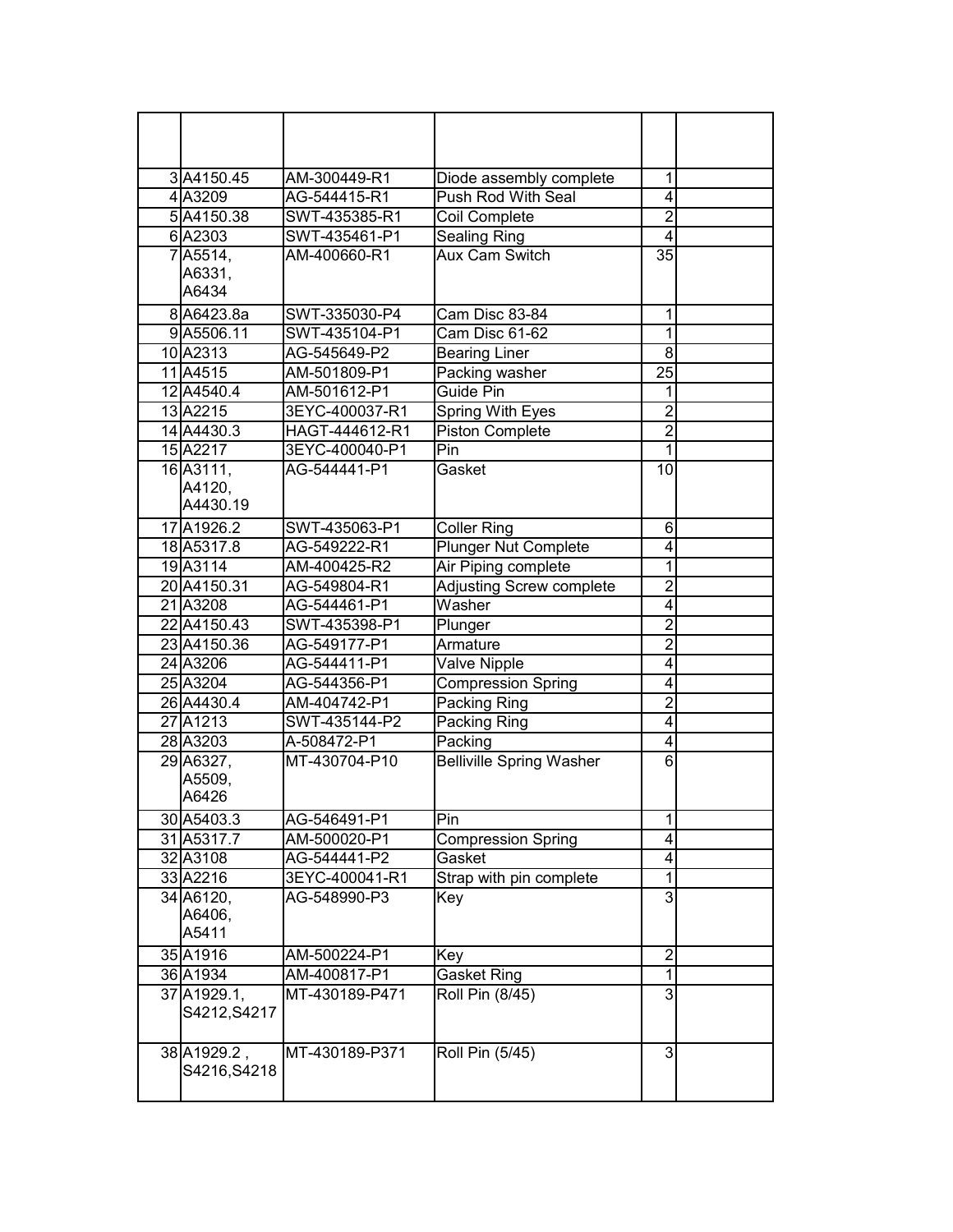| 39 A2117           | SWT-435237-P1                   | Shim                                        | $\overline{3}$                    |  |
|--------------------|---------------------------------|---------------------------------------------|-----------------------------------|--|
| 40 A4430.2         | AG-413762-P25                   | Damping Gasket                              | $\overline{2}$                    |  |
| 41 A4430.10        | AG-430510-P1                    | <b>Compression Spring</b>                   | $\overline{2}$                    |  |
| 42A2110            | AM-502322-P1                    | $\overline{\mathsf{Sh}}$ im                 | $\overline{2}$                    |  |
| 43 A6419           | MT-430110-P2034                 | <b>Locking Sheet</b>                        | $\overline{\mathbf{4}}$           |  |
| 44 A6602.5         | SWT-435056-P1                   | Rubber Cord                                 | 1                                 |  |
| 45 A4519           | MT-430189-P367                  | Roll Pin 5 x 28                             | $\overline{2}$                    |  |
| 46 A6102           | AG-546709-P1                    | Key                                         | 1                                 |  |
| 47 A6602.6         | SWT-435056-P2                   | <b>Rubber Cord</b>                          | $\overline{1}$                    |  |
| 48 A4540.7         | AM-401107-P1                    | <b>Compression Spring</b>                   | 1                                 |  |
| 49 A6206           | AG-548990-P2                    | Key                                         | $\overline{1}$                    |  |
| 50 A4150.33        | SWT-439002-P2016 Locking sheet  |                                             | $\overline{2}$                    |  |
| 51 A4150.41        | SWT-439002-P2021                | Locking sheet                               | $\overline{2}$                    |  |
| 52 A1951           | AG-546709-P2                    | Key                                         | 1                                 |  |
| 53 A4150.4,        | SWT-439002-P2023                | Locking sheet                               | $\overline{2}$                    |  |
| A4150.18           |                                 |                                             |                                   |  |
| 54 A 4150-30       | AG-430129 -R1                   | Valve complete (A 42) MG<br>4/5A            | $\overline{2}$                    |  |
| <b>DCIRCUIT</b>    |                                 |                                             |                                   |  |
|                    |                                 |                                             |                                   |  |
| 1S2515             | HAGT-443522-P1                  | Needle bearing support roller               | $6\phantom{1}6$                   |  |
| 2S2537             | HAGT-443612-R1                  | Spring retainer complete                    | $6\phantom{1}6$                   |  |
| 3S2508             | HAGT-443524-P1                  | Belliville spring washer                    | 36                                |  |
| 4S2517             | AM-502593-P1                    | <b>Bush</b>                                 | 12                                |  |
| 5S2529             | AG-540123-P1                    | Contact                                     | 6                                 |  |
| 6S2536             | AG-540918-P1                    |                                             | 6                                 |  |
| 7S2160             | AG-313290-R1                    | Compression spring<br>wire Wound Resistance | $\overline{1}$                    |  |
| 8S2538             | HAGT-443530-P1                  | Pin                                         | $\overline{6}$                    |  |
| 9S2502             | AM-502669-P1                    | <b>Insulating Bush</b>                      | 6                                 |  |
| 10S2151/           | AG-547421-P2                    | <b>Contact Bolt</b>                         | 4                                 |  |
| S2144              |                                 |                                             |                                   |  |
| /S2146             |                                 |                                             |                                   |  |
| 11 S2152/          | AG-547420-P1                    | <b>Contact Nut</b>                          | 13                                |  |
| S2147              |                                 |                                             |                                   |  |
| 12S2505            | AM-502615-P1                    | Insulating washer                           | 12                                |  |
| 13S2516            | HAGT-443523-P1                  | Washer                                      | $\overline{12}$                   |  |
| 14S2158<br>15S2511 | AG-547421-P1<br>MT-430405-P2211 | <b>Contact Bolt</b><br>Split pin            | $\overline{2}$<br>$\overline{12}$ |  |

| No. | Sr. Part No  | Drawing No. | Description | /TC | <b>Qty Remark</b> |
|-----|--------------|-------------|-------------|-----|-------------------|
|     | <b>A</b> AIR |             |             |     |                   |
|     |              |             |             |     |                   |